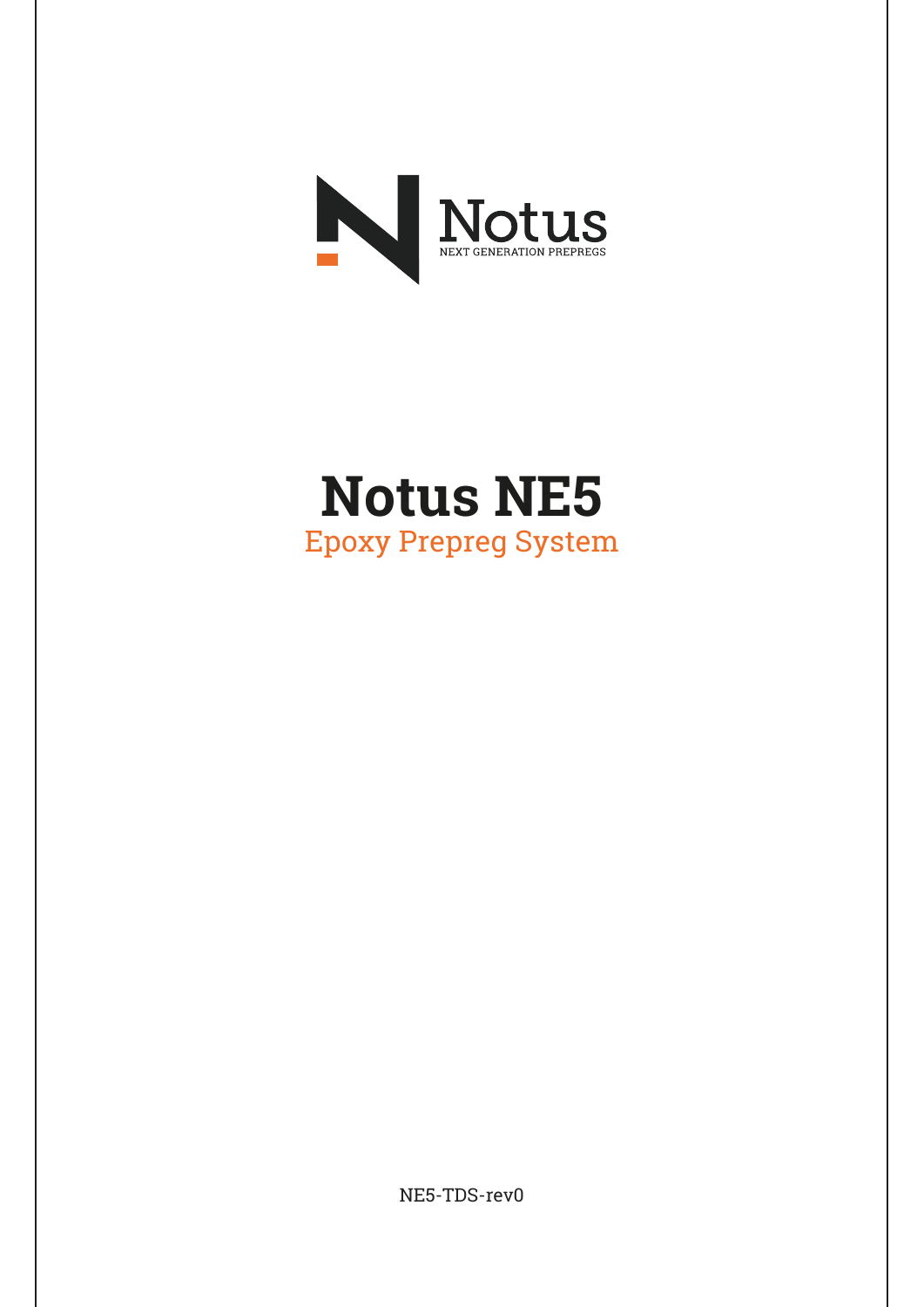## **DESCRIPTION**

**Notus NE5** is Notus Composites' next generation low pressure vacuum curing epoxy prepreg system with cure temperatures ranging from 85-120°C.

It has been formulated to be especially suited to large structural applications and provides a finished part Tg of 100- 120°C. This system has been formulated with excellent handling characteristics as well as providing a very long out life. NE5 prepregs can remain at room temperature (21-23°C) for up to 60 days and have a shelf life of 24 months at -18°C.

NE5 is high flow matrix system that produces a high-quality surface on the final part. Outstanding consolidation can be achieved in extremely thick laminates using only vacuum bag pressure. Notus NE5 materials are available in prepreg and N1-Preg formats with all types of reinforcements including heavyweight fabrics, multiaxials and UDs and it is the material of choice for wind energy and large industrial applications.

## **FEATURES AND BENEFITS**

- Versatile curing temperature, 85-120°C
- Low exotherm risk, even for thick laminates
- High flow resin matrix
- Good finished part surface finish

## **APPLICATIONS**

NE5 materials are extremely versatile, having been used for large wind turbine blades, marine craft, sporting equipment and many other industrial applications.

## **CURE SCHEDULE**

Minimum cure requirements

| <b>Property</b>                            | Result | <b>Test Method</b> |
|--------------------------------------------|--------|--------------------|
| Minimum cure temperature (°C)              | 85     | <b>DSC</b>         |
| Cure time (hours: mins) at min temperature | 6:00   | <b>DSC</b>         |
| Glass transition temp, Tg (°C)             | 97     | <b>DSC</b>         |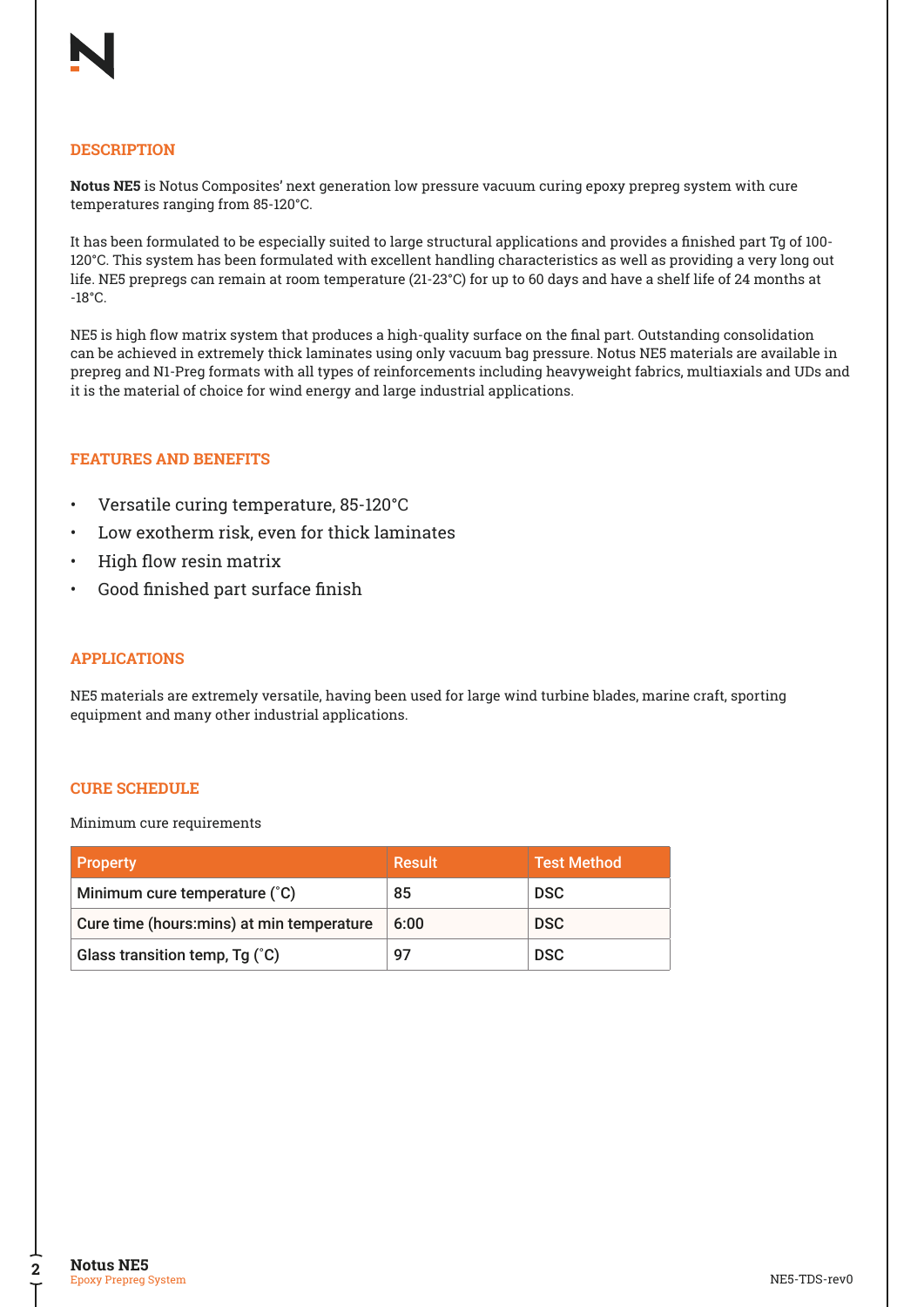## **RHEOLOGY**

## Rheology profile for NE5 prepreg system



## Typical vacuum curing schedule for NE5 prepreg system



Time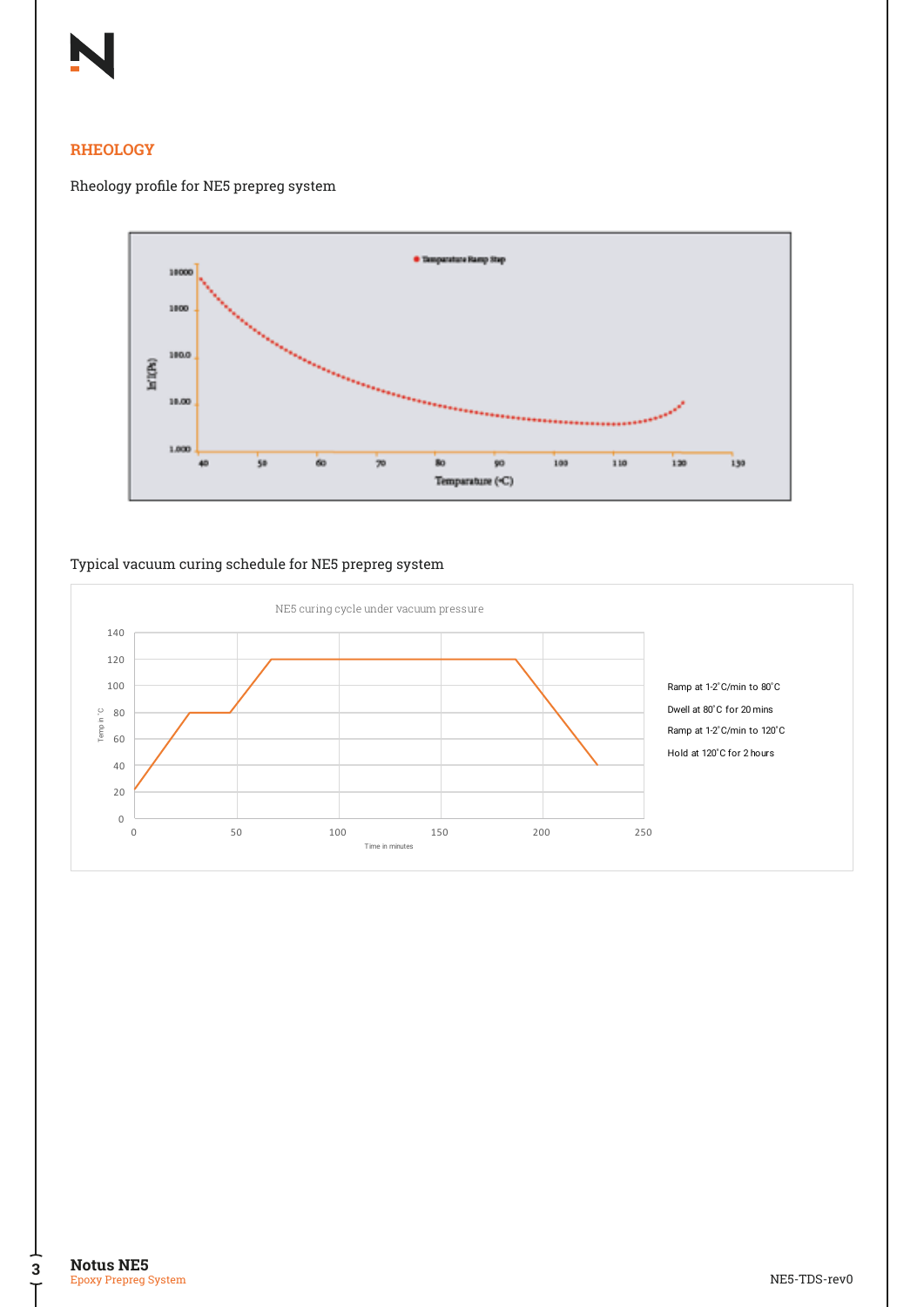

# **CURED MATRIX PROPERTIES**

(2hrs at 120˚C)

| <b>Property</b>                   | <b>Result</b>   | <b>Test Method</b>      |
|-----------------------------------|-----------------|-------------------------|
| <b>Tensile Strength (MPa)</b>     | $79 \pm 2$      | <b>ISO R527</b>         |
| <b>Tensile Modulus (GPa)</b>      | $3.2 \pm 0.1$   | <b>ISO R527</b>         |
| Strain (%)                        | $3.65 \pm 0.1$  | <b>ISO R527</b>         |
| Flexural strength (MPa)           | $130 \pm 5$     | <b>ISO R178</b>         |
| Flexural modulus (GPa)            | $3.02 \pm 0.1$  | <b>ISO R178</b>         |
| <b>Compression strength (MPa)</b> | $105 \pm 2$     | <b>ASTM D695</b>        |
| <b>Compression modulus (GPa)</b>  | $3 \pm 0.1$     | <b>ASTM D695</b>        |
| Fracture toughness K1C (MPa√m)    | $0.81 \pm 0.05$ | <b>ISO 13586</b>        |
| Fracture energy G1C (J/m2)        | $235 \pm 20$    | <b>ISO 13586</b>        |
| Density (g/cm3)                   | $\approx$ 1.161 |                         |
| Glass Transition Temperature (°C) | $115 \pm 2$     | $DSC - 10^{\circ}C/min$ |

## **LAMINATE PROPERTIES**

(30mins at 85˚C and 2hrs at 120˚C – Stitched E-Glass +/-45˚ biax, 50% RC)

| <b>Property</b>                   | <b>Result</b> | <b>Test Method</b>            |
|-----------------------------------|---------------|-------------------------------|
| Reinforcement weight (gsm)        | 600           |                               |
| Resin content by weight (%)       | 50            |                               |
| Number of plies in test laminate  | 4             |                               |
| Cured laminate thickness (mm)     | 2.2           |                               |
| Fibre volume in test laminate (%) | 42.2          |                               |
| Tensile strength at 45° (MPa)     | 472.9         | <b>BS EN ISO527-4 &amp; 5</b> |
| Tensile modulus at 45° (GPa)      | 23.9          | <b>BS EN ISO527-4 &amp; 5</b> |
| Flexural strength at 45° (MPa)    |               | <b>BS EN 14125</b>            |
| Flexural modulus at 45° (GPa)     |               | <b>BS EN 14125</b>            |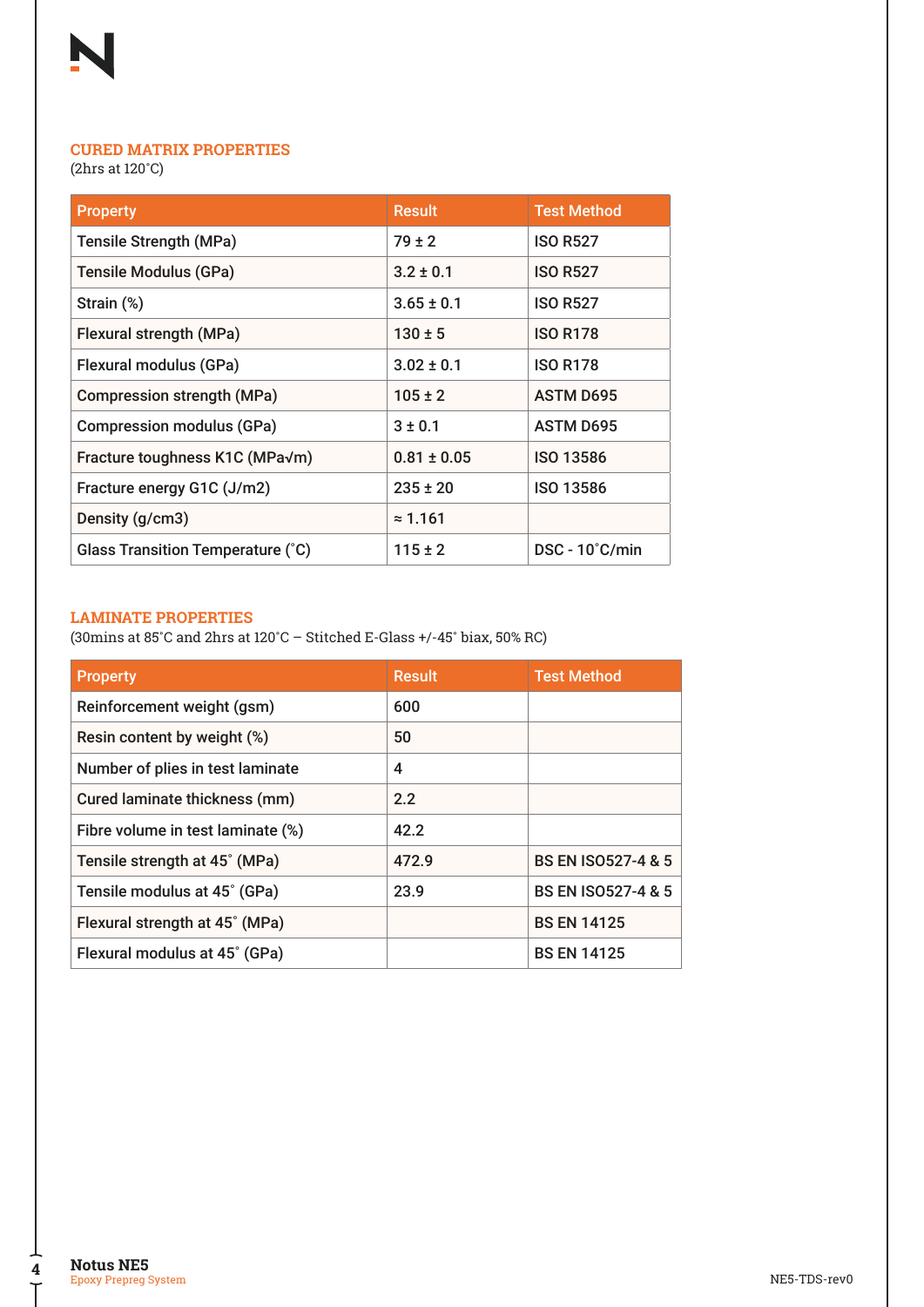Normalized properties at 53% fibre volume fraction

| <b>Property</b>                        | <b>Result</b> | <b>Test Method</b>               |
|----------------------------------------|---------------|----------------------------------|
| Cured laminate thickness (mm)          | 1.78          |                                  |
| Tensile strength at 45° (MPa)          | 472.9         | <b>BS EN ISO527-4 &amp; 5</b>    |
| Tensile modulus at 45° (GPa)           | 23.9          | <b>BS EN ISO527-4 &amp; 5</b>    |
| Tensile stiffness coefficient (GPa.m)  | 2.2           | <b>BS EN ISO527-4 &amp; 5</b>    |
| Flexural strength at 45° (MPa)         |               | <b>BS EN 14125</b>               |
| Flexural modulus at 45° (GPa)          |               | <b>BS EN 14125</b>               |
| Interlaminar shear strength ILSS (MPa) | 35.7          | <b>ASTM D-2344 /</b><br>ISO14130 |
| In plane shear strength IPSS (MPa)     |               |                                  |
| <b>Shear Modulus</b>                   |               |                                  |

# **PROCESSING METHOD**

- Take the prepreg roll out of sealed plastic bags.
- Cut the prepreg to the desired size on a cutting table.
- Pull off the protective polyethylene film and lay the prepreg onto the mould. If multiple layers are required, pull off protective film and lay prepreg layers one on top of each other. Make sure that a roller is applied to each layer to avoid any wrinkling or air voids between layers.
- When the desired thickness or lay-up is completed, make the vacuum bag on the mould to cover the entire laminate and apply vacuum.
- Apply full vacuum (approx. 760mm Hg) for 10 minutes before starting the heated cure cycle
- When all air is removed, place the mould in the oven or turn on heat source.
- Complete the cure cycle (as per the defined cure cycle chart).
- After completing the cure cycle, turn off the heat source whilst maintaining vacuum pump pressure.
- Turn off the vacuum pump only when part temperature has dropped to 60°C or below.
- After turning of the vacuum pump, the part can be removed from the mould.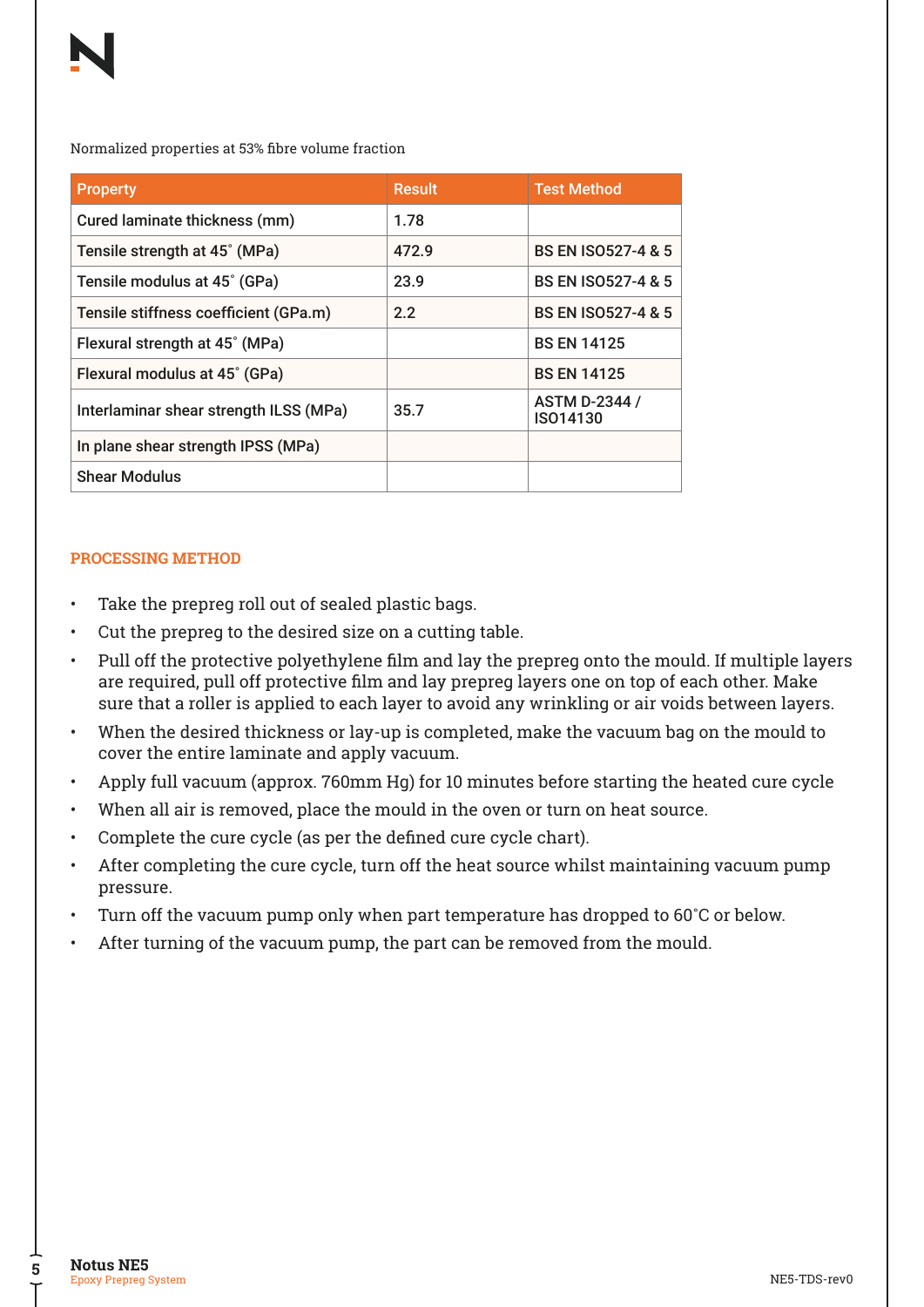#### **Typical Vacuum Bagging Arrangement**



## **TRANSPORTATION, HANDLING AND STORAGE**

NE5 prepregs should be kept in the original packaging during transport and storage. Transport should be at -18˚C to maximise the life of the product. NE5 prepregs should be stored, wrapped and sealed in polythene, at -18°C for maximum shelf life.

| Temperature     | Time      |
|-----------------|-----------|
| $-18^{\circ}$ C | 24 months |
| $5^{\circ}$ C   | 6 months  |
| $23^{\circ}$ C  | 60 days   |

The material must be fully thawed for 48 hours and allowed to reach ambient temperature before breaking the polythene seal to avoid moisture contamination.

Handling of the prepreg should be at a clean area where relative humidity is ≤ 50% and ambient temperature is 20-23°C.

Only take out the quantity required for immediate production usage, the remaining material should be wrapped up and sealed and returned to the freezer. This will extend the shelf life of the NE5 prepreg.

The backing film should be removed from the NE5 prepreg only when it is ready to be laminated or positioned in the mould. Remove the backing film from the side which is going to touch the mould surface. Remove the remaining backing film only when the next prepreg layer is ready to be placed.